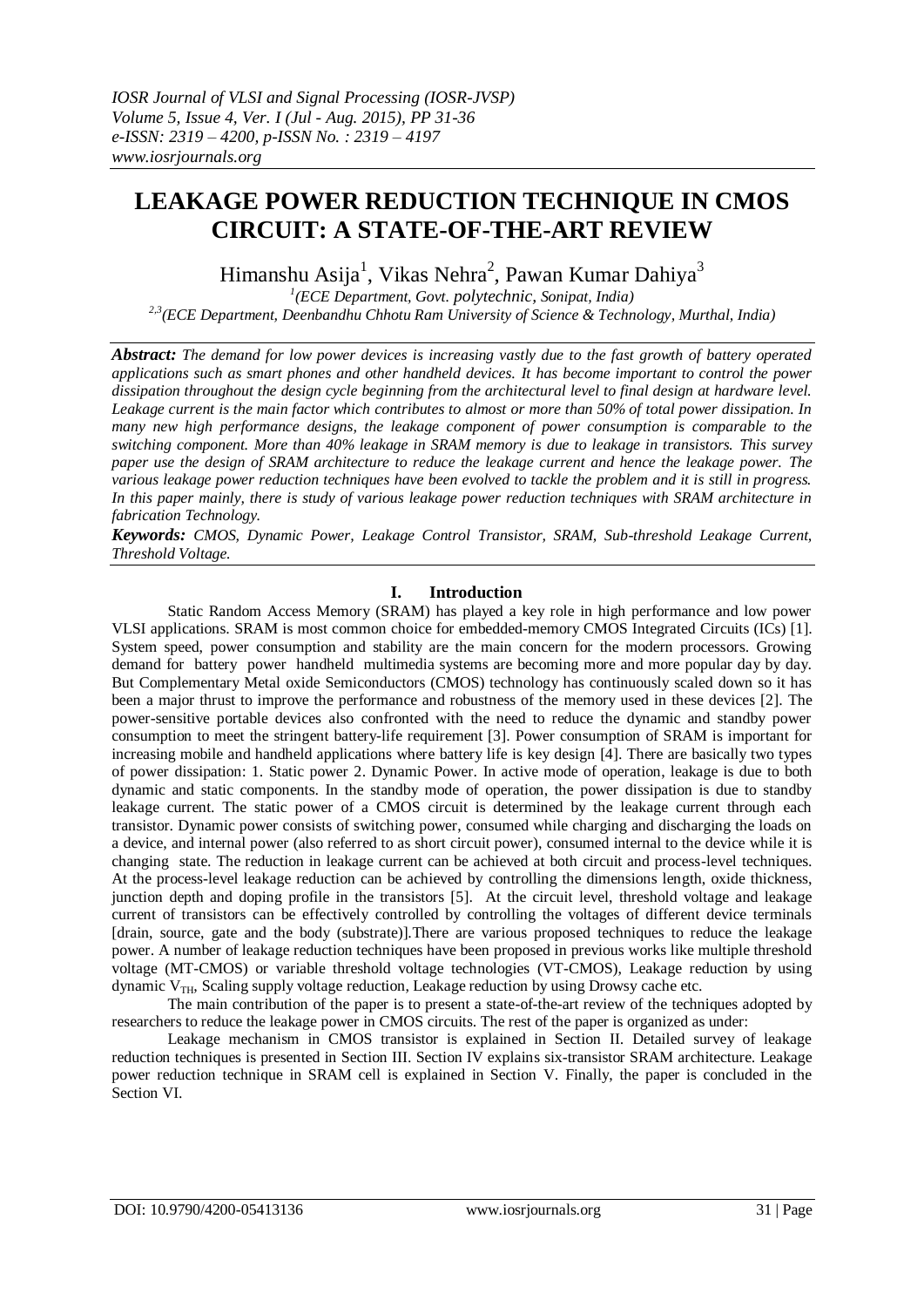# **II. Dominant leakage mechanism in CMOS Transistor**

There are four main source of leakage current in a CMOS transistor as shown in fig: 1 and are detailed as under:

a. Reverse biased junction leakage  $(I_{rev})$ : The junction leakage occurs from the source or drain to the substrate through the reverse biased diodes when a transistor is OFF.  $I_1$  current shown in fig. 1 is the junction leakage current due to reverse-biased P-N junction. A reverse-biased P-N junction leakage has two main components: one in minority carrier diffusion/drift near the edge of the depletion region, the other is due the electron-hole pair generation [6]. The magnitude of the diode leakage current depends on the area of the drain diffusion and the leakage current density which is in turn determined by the doping concentration. If both the n and p regions are heavily doped, band-to-band tunneling (BTBT) dominates the p-n junction leakage [7]. Junction leakage has a very high dependency on the temperature.



**Fig. 1:** Main source of leakage current in MOSFET [5].

- b. Gate induced drain leakage  $(I<sub>GIDL</sub>)$ : The gate induced drain leakage (GIDL) is caused by high field effect in the drain junction of MOS transistors.  $I_5$  current in fig. 1 [5] represents the leakage current due to gate induced drain leakage. For a NMOS transistor with grounded gate and drain potential at VDD, a significant band bending in the drain allow electron-hole pair generation through avalanche multiplication and the band to band tunneling. A deep depletion condition is created since the holes are rapidly swept out to the substrate. At the same time electrons are collected by the drain, resulting in GIDL current. This leakage mechanism is made work by high drain to body voltage and high drain to gate voltage. Thinner oxide and higher supply voltage increases GIDL current.
- c. Gate direct tunneling leakage (I<sub>G</sub>): With scaling of the channel length, maintaining good transistor aspect ratio by the comparable scaling of the gate oxide thickness, junction depth and depletion depth are important for ideal MOS transistor behaviour. With the technology scaling, maintaining good transistor aspect ratio has been a challenge. In other words, reduction of the vertical dimensions has been harder than that of horizontal dimensions with the silicon oxide gate thickness approaching scaling limits there is now a rapid increase in gate direct tunneling leakage current. FinFET and tri-gate MOS transistors that promise better aspect ratio are being explored.
- d. Subthreshold leakage (I<sub>sub</sub>): The sub threshold leakage is current flowing from drain to source when a transistor operated in weak inversion region. Unlike the strong inversion region in which the drift-current dominates, the sub threshold conduction is due to the diffusion current of the minority carriers in the channel for a MOS device. For instance, in case of an inverter with a low input voltage, the NMOS is turned off and the output voltage is high. In this case, although  $V_{GS}$  is 0V, there is still a current flowing in the channel of the OFF NMOS transistor due to the  $V_{DD}$  potential of the  $V_{DS}$ . The magnitude of the sub threshold current is a function of temperature, supply voltage, device size and the process parameter out of which the threshold voltage plays a dominant role [7]. For the current CMOS technologies, the sub threshold leakage current,  $I_{SUB}$  is much larger than the other leakage current components. This is mainly because  $V_T$  is lower in modern device.
- e. Effect of Channel Length and V<sub>Th</sub> Rolloff: Due to reduction in channel length the threshold voltage of MOSFET decreases. The reduction of threshold voltage with reduction of channel length is known as  $V_{TH}$ Rolloff [5]. As we know depletion region drain and source are surrounded by depletion regions. In long channel devices where drain and source are far apart, the depletion regions have not much effect on the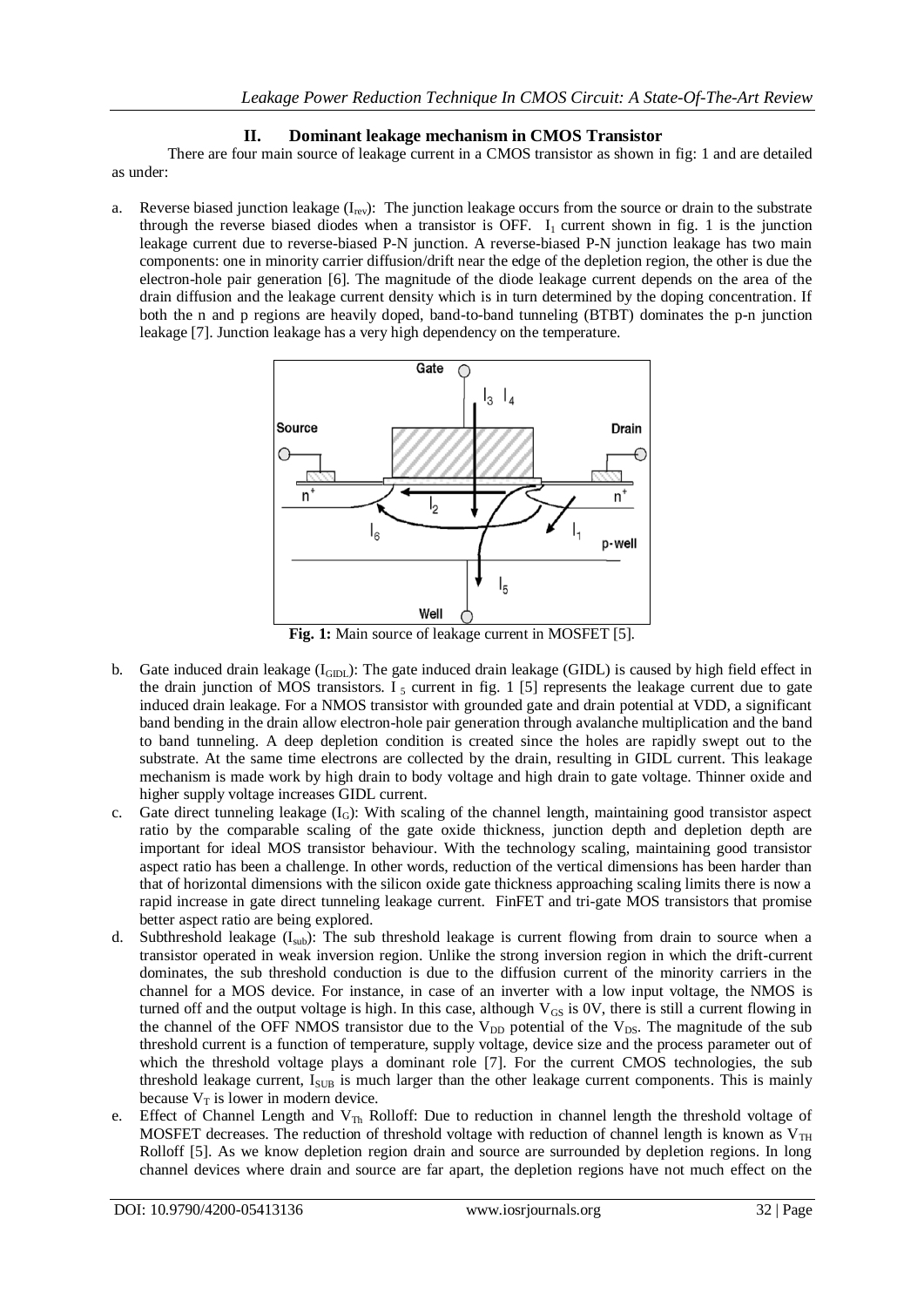potential profile of the channel. But in case of short channel MOSFET where drain and source are at short distance. In this case depletion region near source drain have more effect on potential profile and field patterns. As due short channel depletion regions penetrate more and become the part of channel already depleted. So in this case gate voltage has to invert less bulk charge to turn a transistor on as a result there is more bending in the Si-SiO2 interface in short-channel devices, resulting in less threshold voltage in this case. This effect is more severe at high drain bias resulting in more decrease in threshold voltage, hence sub-threshold leakage current  $I_3$  in fig 1 increases.

# **III. Survey Of Leakage Power Reduction Technique**

Laxmi Singh et. al. [8] present a new 5T SRAM cell for ultra low-voltage applications. They found 36% improvement as compared to conventional 6T SRAMs. Moving from 130nm to 65nm technology area increased from 71% to 82%. Leakage power was reduced upto 21%. The whole work was done in 65nm technology. S. Mutoh [9] present approach, named "sleepy keeper," which reduces leakage current while saving exact logic state. For the most recent CMOS feature sizes (e.g., 90nm and 65nm), leakage power dissipation has become an overriding concern for VLSI circuit designers. ITRS reports that leakage power dissipation may come to dominate total power consumption. Sleepy keeper uses traditional sleep transistors plus two additional transistors – driven by a gate"s already calculated output to save state during sleep mode. for applications spending the vast majority of time in sleep or standby mode while also requiring low area, high performance and maintenance of exact logic state, the sleepy keeper approach provides a new weapon in a VLSI designer's. Michael Powell et. al. [10] explore an integrated architectural and circuit level approach to reducing leakage energy dissipation in instruction caches. Deep-submicron CMOS designs have resulted in large leakage energy dissipation in microprocessors. They present gated-Vdd, a circuit-level technique to gate the supply voltage and reduce leakage in unused SRAM cells. Their results indicate that gated-Vdd together with a novel resizable cache architecture reduces energy-delay by 62% with minimal impact on performance. The ever-increasing levels of on-chip integration in the recent decade have enabled phenomenal increases in computer system performance. Unfortunately, the performance improvement has been also accompanied by an increase in a chip"s power and energy dissipation. Higher power and energy dissipation require more expensive packaging and cooling technology, increase cost, decrease product reliability in all segments of computing market, and significantly reduce battery life in portable systems. Chetna et. al. [11] present Dual V<sub>TH</sub> 5T SRAM cell and compared to dual  $V_{TH}$  6T SRAM cell using 180nm CMOS technology. The leakage current for 5T SRAM cell was found to be 210mu watt and for 6T SRAM cell was found to be 390mu watt. Write delay for "0" and "1" was calculated to be 3.0038e-8ns and 1.53e-8ns respectively for 5T and 3.05e-8ns and 1.51e-8ns respectively for 6T. Vikas Nehra et. al. [2] analyze 8T SRAM in 65nm CMOS technology. They observed the read and write stability using N curve and analyzed at different corners. It is observed that write margin is better at FF corner than TT corner while noise margin is worse at FF corner and also voltage plays an important role in stability measurement.



# **IV. Six-Transistors SRAM Architecture**

**Fig. 2:** Basic 6T SRAM [12]

SRAM is a type of random access memory. A random access memory is one in which the locations in the semiconductor memory can be written to or read from in any order, regardless of the last memory location that was accessed. The circuit for an SRAM memory cell is shown in Fig. 2. It consists of four transistors configured as two cross coupled inverters INV-1 and INV-2 connected in a positive feedback loop is a simple latch structure. In this the circuit has two stable states, and these are the logical "0" and "1" states. The internal nodes (Q and QB) of the bitcell contain complementary values. In addition to the four transistors in the basic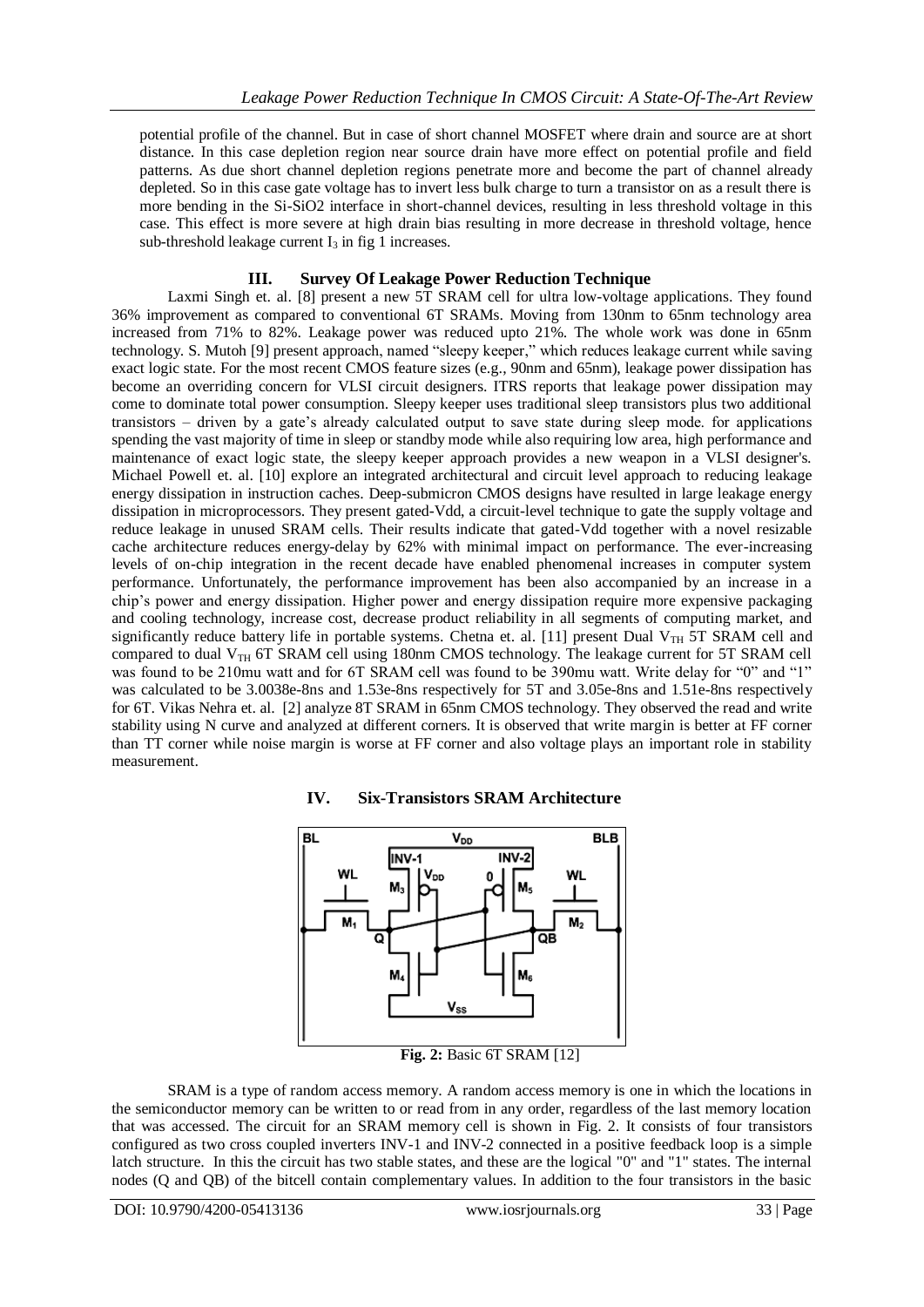memory cell, and additional two pass transistors (M1 and M2) are required to control the access to the memory cell during the read and write operations also called access transistors [23]. They access transistors (M1 and M2) are controlled by wordline (WL) acts as switch between inverter pair and complementary pair of bitlines (BL and BLB) also called data-lines. This makes a total of six transistors and it is called as a 6T memory cell.

SRAM memory cell operation: The operation of the SRAM memory cell is relatively straightforward. When the cell is selected, the value to be written is stored in the cross-coupled flip-flops. The cells are arranged in form of matrix, with each cell individually addressable. Most SRAM memories select an entire row of cells at a time, and read out the contents of all the cells in the row along the column lines. While it is not necessary to have two bit lines, using the signal and its inverse, this in practice improves the noise margins and improves the data integrity. The two bit lines are passed to two input ports on a comparator to enable the advantages of the differential data mode to be accessed, and the small voltage swings that are present can be more accurately detected. Access to the SRAM memory cell is enabled by the Word Line. This controls the two access control transistors which control whether the cell should be connected to the bit lines. These two lines are used to transfer data for both read and write operations. The read and write operations in a standard 6T SRAM bitcell are as follows:

- i. Read Operation: Due to Read operation data can be accessed from the cell. Conventially to read a bitcell, the bitlines (BL and BLB) are precharged to the supply voltage ( $V_{DD}$ ) and then asserting the wordline (WL), enabling to turn on the pass-gate (PG) transistors. During read operation it is assume that internal data storage nodes Q and QB are at '0' and '1' respectively. Rise the WL from '0' to '1', result, one of the bitcell node stores the logic "0": that side of the bitcell is discharged through the pass-gate and pull-down transistors. If BLB goes to low, then the bitcell holds a logic "1" value. If BL goes to low, then the bitcell holds the logic '0' value. Depending upon whether the bitline BL or BLB is discharged, the bitcell is read as a logical "1" or "0". A sense amplifier converts the differential signal exists on BL and BLB to a logiclevel output. If the potential of the storage node goes over the trip point of the connected invertor, the stored data is flipped. For avoiding such data flipping conditions, the drivability of access transistor has to be weaker than that of Pull down (PD) transistor and this ratio called β-ratio [23]. In general, the bitcell ratio β can be varied from 1.25 to 2.5 depending on the target application and desired static noise margin (SNM).
- ii. Write Operation: The write cycle starts when the BL pair is forced to the differential levels of "1" and "0" so this can be written to the corresponding storage nodes. If required to invert the storage data of the same cell, the BL pair is inverted from the differential levels compared to the previous one. When WL is made active, the pass-gate or access transistor connected to the BL is turned on and the potential of the corresponding storage node is lower and it is dependent on the ration of drivability of pass-gate and pull-up transistor. This is another SRAM design parameter ratio known as γ-ratio [12]. For a successful write operation into the cell, the critical level has to be lower than the trip point of inverter in the storage element.
- iii. Hold Operations: When the world line WL is not active then SRAM cell is in data retention mode. An adequate amount of supply voltage (Vdd) is required to make the inverters on. Two cross-coupled inverter will make each other strong without any disturbance from BL through pass-gate transistors. As a result the SRAM data can hold the full potential difference of (Vdd-Vss). When the Vdd gets lower than a certain fixed value, it is known as SRAM data retention voltage  $(V_{hold})$ .

# **V. Leakage Reduction Techniques in SRAM Cell**

The most efficient techniques used in recent memories are:

 Leakage current reduction (in active and standby mode) by utilizing multiple threshold voltage (MT-CMOS) or variable threshold voltage technologies (VT-CMOS): The replacement of faster Low-V<sub>TH</sub> cells, which consume more leakage power, with slower High-V<sub>TH</sub> cells, which consume less leakage power. Since the High- $V<sub>TH</sub>$  cells are slower, this swapping only occurs on timing paths that have positive slack and thus can be allowed to slow down (Fig. 3). As technologies have shrunk, leakage power consumption has grown exponentially, thus requiring more aggressive power reduction techniques to be used. Similarly, clock frequency increases have caused dynamic power consumption of the devices to outstrip the capacity of the power networks that supply them, and this becomes especially acute when high power consumption occurs in very small geometries, as this is a power density issue as well as a power consumption issue.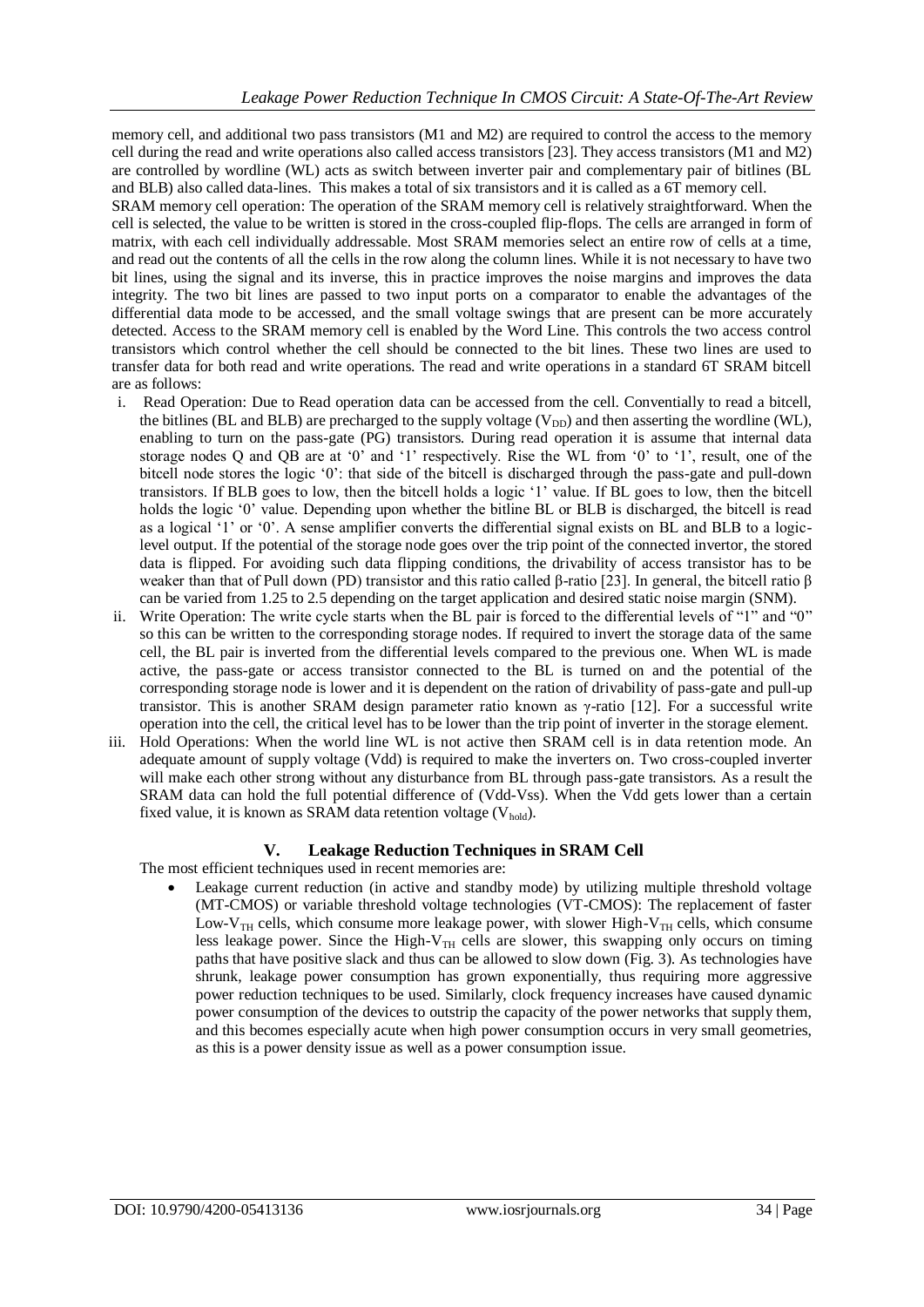

**Fig. 3:** Multi V<sub>TH</sub> optimization [13]

- Leakage reduction by using dynamic  $V_{TH}$ : In this reduction method threshold voltage is changed dynamically to adjust the operating state of the circuit. A high threshold voltage in standby mode gives low leakage current whereas a low threshold voltage allows for higher current drives in the active mode of operation. Dynamic threshold CMOS is achieved by joining the gate and body together [14]. The p-n junction diode between source and body should be reverse biased. DTMOS can be developed in bulk technologies by using triple wells [15]. This technique is only suitable for ultralow voltage less than equal to 0.6V circuits in bulk CMOS.
- Scaling supply voltage reduction: Supply voltage scaling was originally developed for switching power reduction. It is an effective method for switching power reduction because of the quadratic dependence of the switching power on the supply voltage. Supply voltage scaling also helps reduce leakage power, since the subthreshold leakage due to DIBL decreases as the supply voltage is scaled down [51]. For a 1.2-V 0.13µ m technology, it is observed that the supply voltage scaling has significant impacts on subthreshold leakage and gate leakage (reductions in the orders of  $V<sup>3</sup>$ and, respectively) [13]. To achieve low-power benefits without compromising performance, two ways of lowering supply voltage can be employed: static supply scaling and dynamic supply scaling.



**Fig. 4:** Schematic of drowsy memory circuit [17].

 Leakage reduction by using Drowsy cache: By putting the cache into low power drowsy mode there is a significant leakage reduction. In drowsy mode, the information is preserved. The technique for implementing a drowsy cache is to switch between to different supply voltage in each cache line. Due to SCE in deep-submicrometer devices, subthreshold leakage current reduces significantly with voltage scaling. So the combine effect of reduced leakage and supply voltage gives large reduction in the leakage power. The schematic of a SRAM cell connected to voltage controller is shown in fig.4. Here PMOS pass-gate switch supplies to voltages one is  $(V_{DD})$  and other is low supply voltage (V<sub>DDLow</sub>). The PMOS pass-gate used are of high V<sub>TH</sub>. High V<sub>TH</sub> devices are used as pass transistors that connect the internal inverters of the memory cell to the read/write lines (N1 and N2). This reduces the leakage through the pass transistors, since the read/write lines are maintained in high power mode [17].